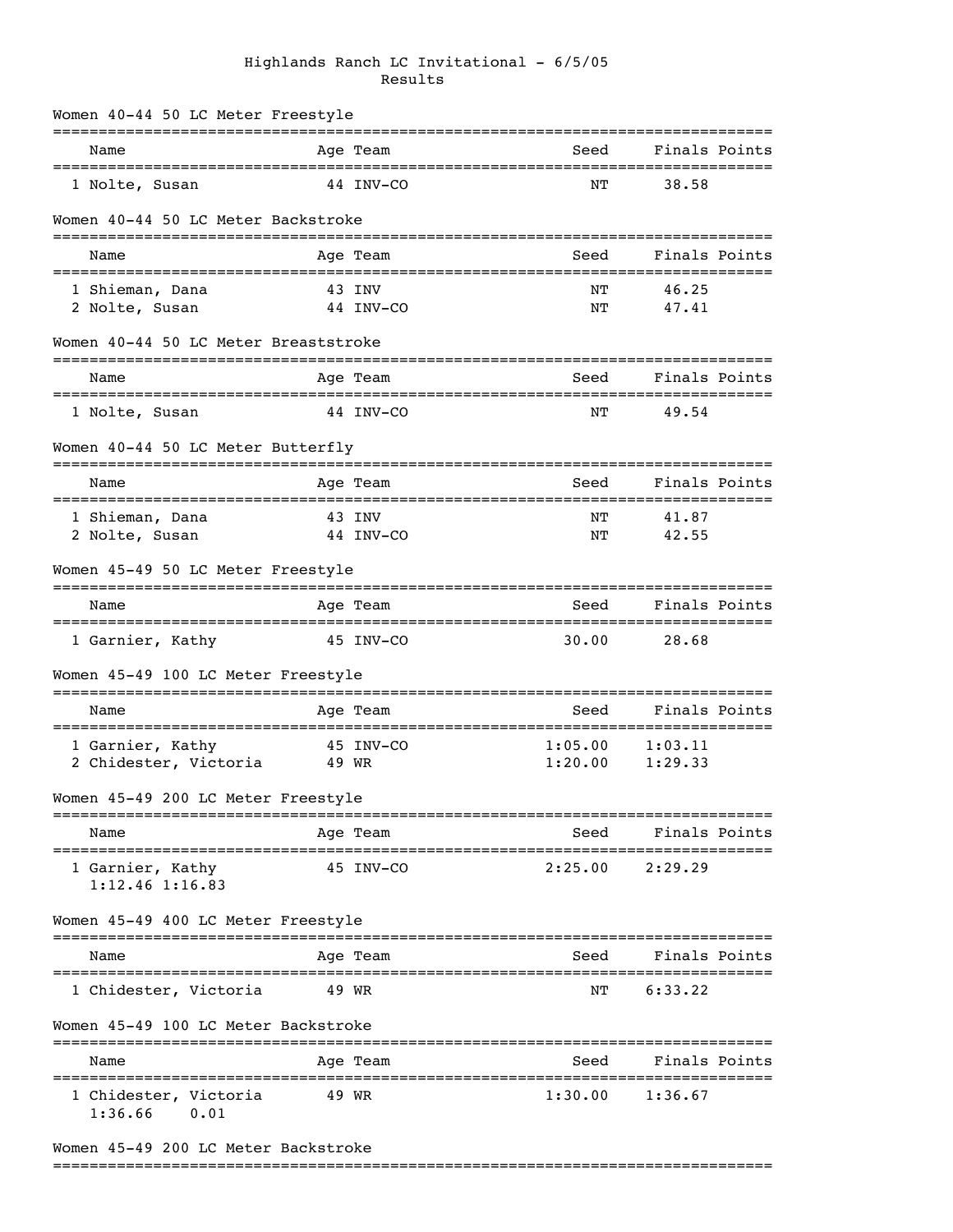| Name                                                       |       | Age Team                  | Seed                                           | Finals Points                      |  |
|------------------------------------------------------------|-------|---------------------------|------------------------------------------------|------------------------------------|--|
| 1 Chidester, Victoria<br>$1:47.28$ $1:47.95$               |       | 49 WR                     | 3:10.00                                        | 3:35.23                            |  |
| Women 45-49 100 LC Meter Breaststroke                      |       |                           |                                                |                                    |  |
| Name                                                       |       | Age Team                  | Seed                                           | Finals Points                      |  |
| 1 Chidester, Victoria                                      | 49 WR |                           | ΝT                                             | 1:54.66                            |  |
| Women 50-54 100 LC Meter Freestyle                         |       |                           |                                                |                                    |  |
| Name                                                       |       | Age Team                  | Seed                                           | Finals Points                      |  |
| 1 Swan, Laurie                                             |       | 52 HR-CO                  | 1:30.00                                        | 1:33.83                            |  |
| Women 50-54 200 LC Meter Freestyle                         |       |                           |                                                |                                    |  |
| Name                                                       |       | Age Team<br>------------- | Seed<br>-----------                            | Finals Points<br>----------------- |  |
| 1 Slover, Carrie<br>$1:27.19$ $1:33.63$                    |       | 53 PM                     | 2:53.00                                        | 3:00.82                            |  |
| 2 Swan, Laurie<br>$1:39.46$ $1:44.30$                      |       | 52 HR-CO                  |                                                | $3:20.00$ $3:23.76$                |  |
| Women 50-54 400 LC Meter Freestyle                         |       |                           |                                                |                                    |  |
| Name                                                       |       | Age Team                  | Seed                                           | Finals Points                      |  |
| 1 Slover, Carrie                                           |       | 53 PM                     | 6:14.00<br>1:33.49                             | 6:14.70                            |  |
| 2 Swan, Laurie                                             |       | 52 HR-CO                  | 7:00.00<br>1:47.08                             | 6:59.00                            |  |
| Women 50-54 50 LC Meter Backstroke                         |       |                           |                                                |                                    |  |
| Name                                                       |       | Age Team                  | Seed<br>====================================== | Finals Points                      |  |
| 1 Slover, Carrie                                           |       | 53 PM                     | 41.00                                          | 41.35                              |  |
| Women 50-54 100 LC Meter Backstroke                        |       |                           |                                                |                                    |  |
| -----------------------------<br>Name                      |       | Age Team                  | Seed                                           | Finals Points                      |  |
| 1 Slover, Carrie                                           |       | 53 PM                     | 1:28.00                                        | 1:32.67                            |  |
| 1:33.18<br>2 Swan, Laurie<br>1:48.79                       |       | 52 HR-CO                  |                                                | $1:59.00$ $1:48.63$                |  |
| Women 50-54 200 LC Meter Backstroke                        |       |                           |                                                |                                    |  |
| Name                                                       |       | Age Team                  | Seed                                           | Finals Points                      |  |
| 1 Slover, Carrie                                           |       | 53 PM                     | 3:14.00                                        | 3:21.07                            |  |
| $1:40.66$ $1:40.41$<br>2 Swan, Laurie<br>$1:57.02$ 1:56.80 |       | 52 HR-CO                  |                                                | $4:10.00$ $3:53.82$                |  |
| Women 60-64 100 LC Meter Freestyle                         |       |                           |                                                |                                    |  |
| Name                                                       |       | Age Team                  | Seed                                           | Finals Points                      |  |
| -----------------------<br>1 Anziano, Marcia               |       | $60$ DU-CO                | 1:30.53                                        | 1:36.47                            |  |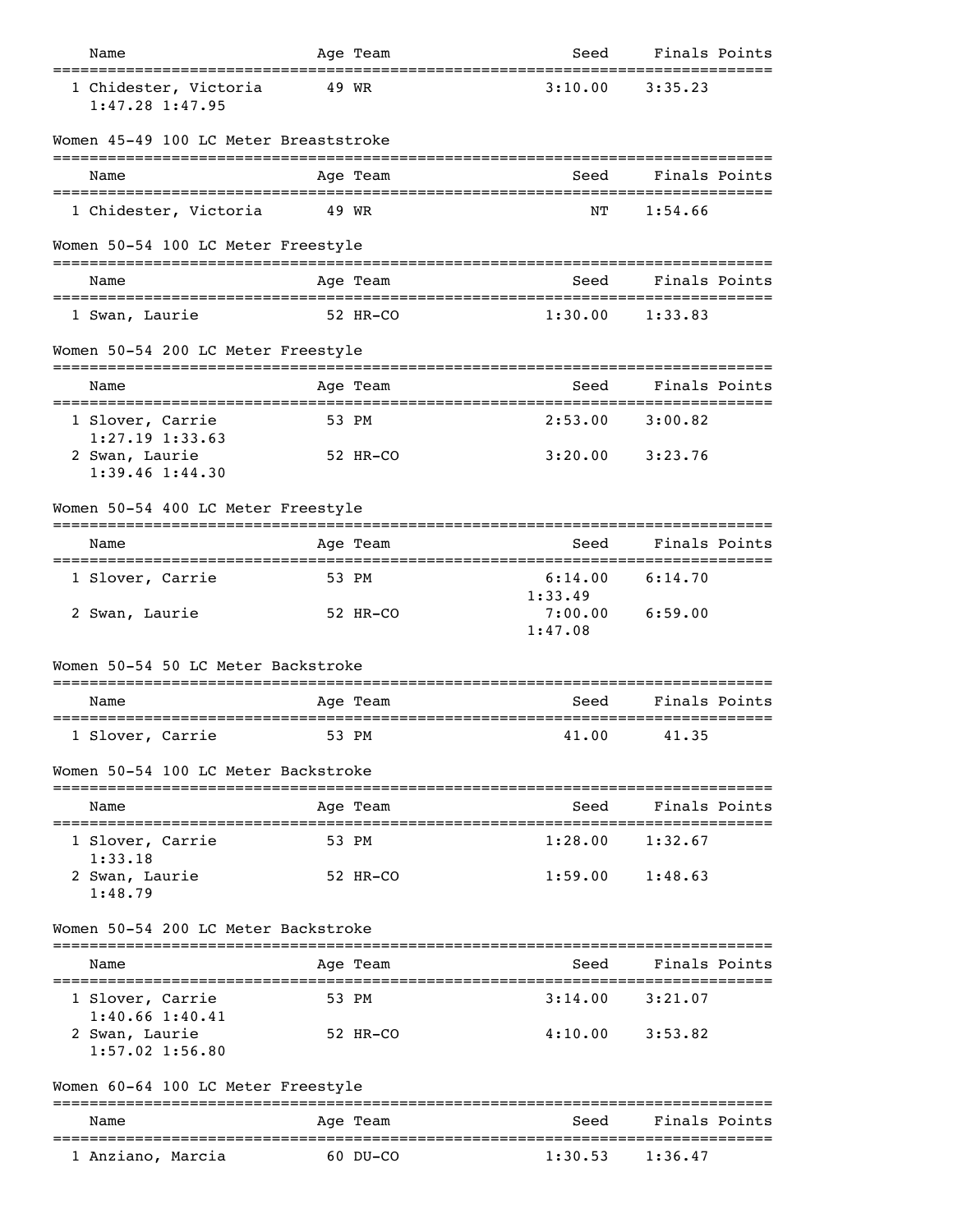| Women 60-64 200 LC Meter Freestyle                              |           |                    |                     |  |
|-----------------------------------------------------------------|-----------|--------------------|---------------------|--|
| Name                                                            | Age Team  | Seed               | Finals Points       |  |
| 1 Anziano, Marcia<br>$1:42.12$ $1:43.55$                        | 60 DU-CO  | 3:20.42            | 3:25.67             |  |
| Women 60-64 400 LC Meter Freestyle                              |           |                    |                     |  |
| Name                                                            | Age Team  | Seed               | Finals Points       |  |
| 1 Anziano, Marcia                                               | 60 DU-CO  | 6:50.25<br>1:43.20 | 6:55.70             |  |
| 2 Zentgraf, Karen                                               | 64 BAM-CO | 9:45.00<br>2:04.03 | 8:26.63             |  |
| Women 60-64 50 LC Meter Backstroke                              |           |                    |                     |  |
| Name                                                            | Age Team  | Seed               | Finals Points       |  |
| 1 Zentgraf, Karen                                               | 64 BAM-CO | 1:05.00            | 52.43               |  |
| Women 60-64 100 LC Meter Backstroke                             |           |                    |                     |  |
| Name                                                            | Age Team  | Seed               | Finals Points       |  |
| 1 Zentgraf, Karen                                               | 64 BAM-CO | 1:58.00            | 1:58.67             |  |
| Women 60-64 200 LC Meter Backstroke                             |           |                    |                     |  |
| Name                                                            | Age Team  | Seed               | Finals Points       |  |
| 1 Zentgraf, Karen                                               | 64 BAM-CO |                    | $3:59.00$ $4:10.09$ |  |
| $2:05.22$ $2:04.87$<br>2 Anziano, Marcia<br>$2:16.41$ $2:28.57$ | 60 DU-CO  |                    | $4:20.35$ $4:44.98$ |  |
| Women 65-69 50 LC Meter Butterfly                               |           |                    |                     |  |
| Name                                                            | Age Team  | Seed Finals Points |                     |  |
| 1 Oberg, Jane                                                   | 68 DAC-CO | 50.00              | 48.93               |  |
| Women 65-69 100 LC Meter Butterfly                              |           |                    |                     |  |
| Name                                                            | Age Team  |                    | Seed Finals Points  |  |
| 1 Oberg, Jane                                                   | 68 DAC-CO |                    | $2:00.00$ 1:59.45   |  |
| Men 30-34 50 LC Meter Freestyle                                 |           |                    |                     |  |
| Name                                                            | Age Team  | Seed               | Finals Points       |  |
| 1 Schroeder, William D                                          | 31 BBM-CO | 28.86              | 28.75               |  |
| Men 30-34 50 LC Meter Backstroke                                |           |                    |                     |  |
| Name                                                            | Age Team  | Seed Finals Points |                     |  |
| 1 Schroeder, William D                                          | 31 BBM-CO | 40.59              | 42.55               |  |
| Men 30-34 50 LC Meter Breaststroke                              |           |                    |                     |  |
| Name                                                            | Age Team  | Seed               | Finals Points       |  |
|                                                                 |           |                    |                     |  |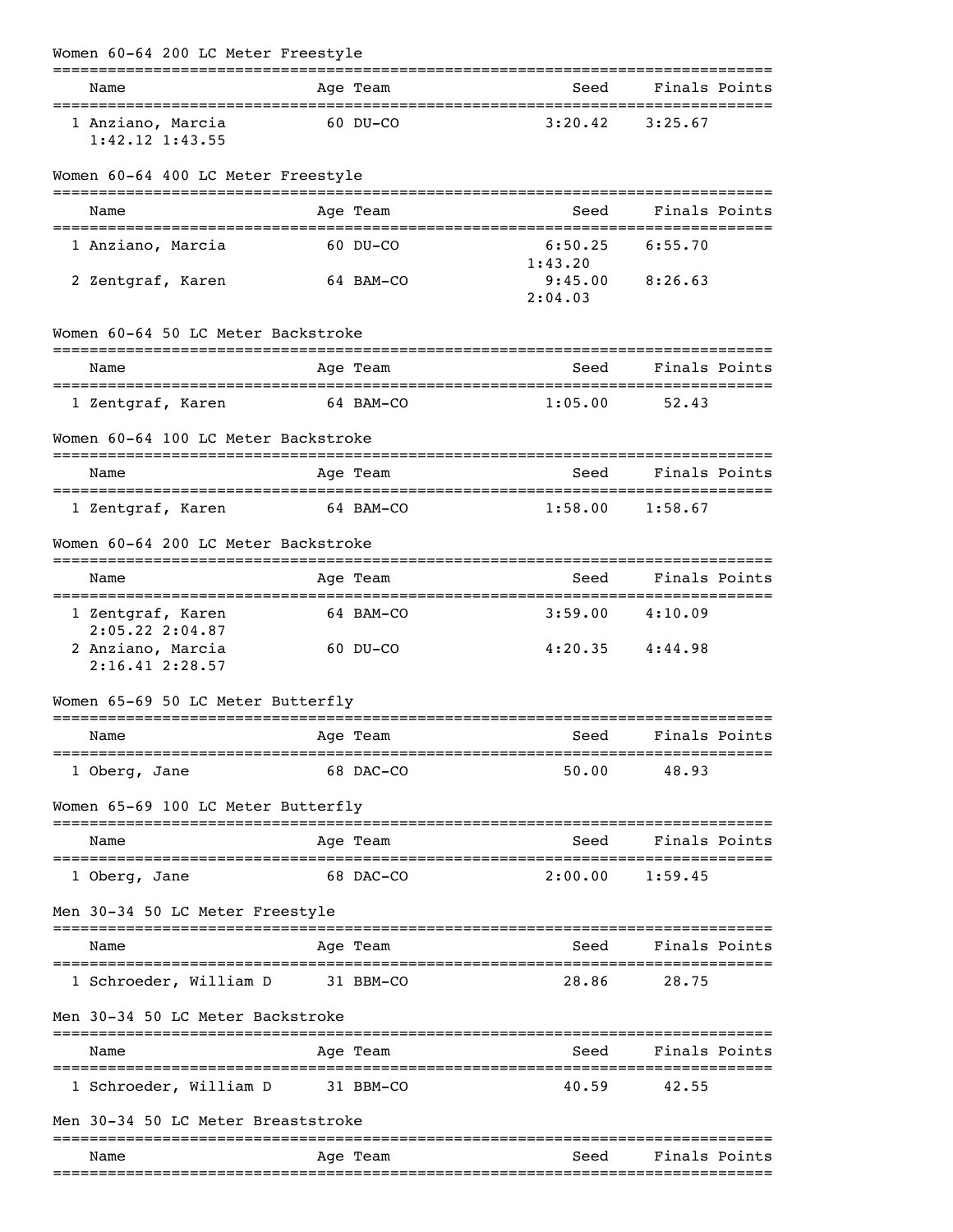| 1 Schroeder, William D                     | 31 BBM-CO                          | 41.61              | 46.60                               |  |
|--------------------------------------------|------------------------------------|--------------------|-------------------------------------|--|
| Men 30-34 50 LC Meter Butterfly            |                                    |                    |                                     |  |
| Name                                       | Age Team                           | Seed               | Finals Points                       |  |
| 1 Schroeder, William D                     | 31 BBM-CO                          | 33.34              | 34.20                               |  |
| Men 35-39 50 LC Meter Freestyle            |                                    |                    |                                     |  |
| Name                                       | Age Team                           | Seed               | Finals Points                       |  |
| 2 Amos, Will                               | 38 BBM-CO                          | 30.50              | 31.95                               |  |
| Men 35-39 400 LC Meter Freestyle           | ===============================    |                    |                                     |  |
| Name                                       | Age Team                           | Seed               | Finals Points                       |  |
| 1 Amos, Will                               | 38 BBM-CO                          | 5:45.00<br>1:20.76 | 5:44.26                             |  |
| Men 35-39 50 LC Meter Backstroke           |                                    |                    |                                     |  |
| Name                                       | Age Team                           | Seed               | Finals Points                       |  |
| 1 Amos, Will                               | 38 BBM-CO                          | 38.00              | 40.75                               |  |
| Men 35-39 50 LC Meter Breaststroke         |                                    |                    |                                     |  |
| Name<br>================================   | Age Team<br>---------------------- | Seed               | Finals Points<br>:================= |  |
| 1 Amos, Will                               | 38 BBM-CO                          | 37.00              | 38.88                               |  |
| Men 35-39 50 LC Meter Butterfly            |                                    |                    | ----------------                    |  |
| Name                                       | Age Team                           | Seed               | Finals Points                       |  |
| 1 Amos, Will                               | 38 BBM-CO                          | 34.50              | 35.98                               |  |
| Men 40-44 50 LC Meter Freestyle            |                                    |                    |                                     |  |
| Name<br>--------------                     | Age Team                           | Seed               | Finals Points                       |  |
| 1 Magouirk, Jeffrey                        | 44 BBM-CO                          | 32.50              | 31.10                               |  |
| Men 40-44 100 LC Meter Freestyle           |                                    |                    |                                     |  |
| Name                                       | Age Team                           | Seed               | Finals Points                       |  |
| 1 Magouirk, Jeffrey<br>2 Hanson, Jim       | 44 BBM-CO<br>43 CSST-CO            | 1:09.88<br>1:10.50 | 1:08.74<br>1:12.87                  |  |
| Men 40-44 200 LC Meter Freestyle           |                                    |                    | ================                    |  |
| Name                                       | Age Team                           | Seed               | Finals Points<br>===============    |  |
| 1 Magouirk, Jeffrey<br>$1:12.73$ $1:18.11$ | 44 BBM-CO                          | 2:29.92            | 2:30.84                             |  |
| Men 40-44 400 LC Meter Freestyle           |                                    |                    |                                     |  |
| Name                                       | Age Team                           | Seed               | Finals Points                       |  |
| 1 Magouirk, Jeffrey                        | 44 BBM-CO                          | 5:23.95<br>1:23.17 | 5:18.00                             |  |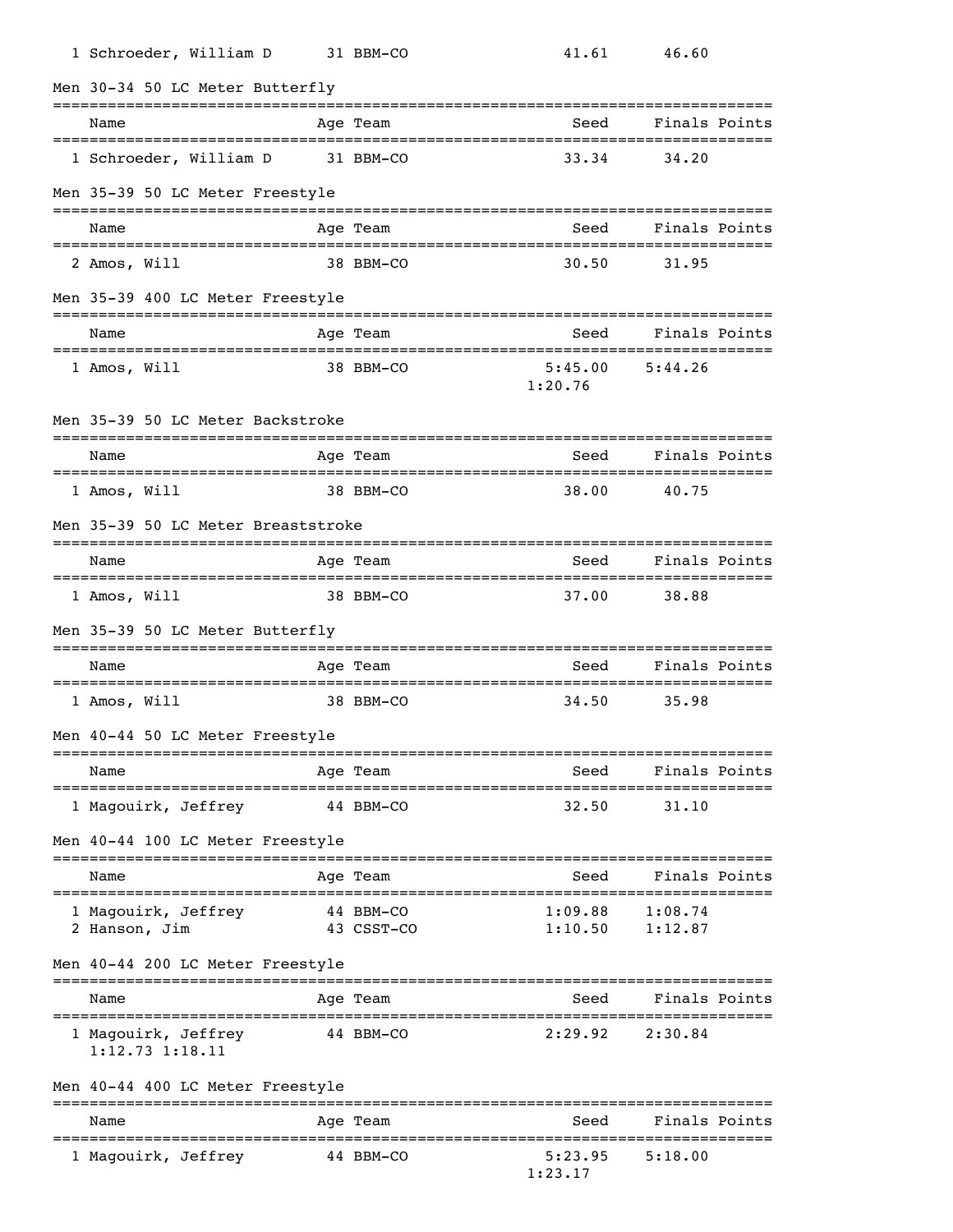| Name                                              |          | Age Team               | Seed               | Finals Points       |  |
|---------------------------------------------------|----------|------------------------|--------------------|---------------------|--|
| 1 Magouirk, Jeffrey                               |          | 44 BBM-CO              | 1:30.00            | 1:30.28             |  |
|                                                   |          |                        |                    |                     |  |
| Men 40-44 50 LC Meter Butterfly                   |          |                        |                    |                     |  |
| Name                                              |          | Age Team               |                    | Seed Finals Points  |  |
| -- Hanson, Jim                                    |          | 43 CSST-CO             | 41.90              | DO.                 |  |
| Men 45-49 50 LC Meter Freestyle                   |          |                        |                    |                     |  |
| Name                                              |          | Age Team               | Seed               | Finals Points       |  |
| 1 Nolte, Chris                                    |          | 48 INV-CO              | NΤ                 | 28.69               |  |
| 1 Gimlin, Dennis Ray 49 PM                        |          |                        | 34.10              | 34.49               |  |
| Men 45-49 100 LC Meter Freestyle                  |          |                        |                    |                     |  |
| Name                                              |          | Age Team               | Seed               | Finals Points       |  |
| 1 Scott, Greg                                     | 46 HR-CO |                        | 1:00.00            | 1:00.30             |  |
| 2 Nolte, Chris                                    |          | 48 INV-CO              | NΤ                 | 1:05.00             |  |
| 3 Alvardo, Ray                                    |          | 48 WR                  | 1:13.00            | 1:15.16             |  |
| Men 45-49 200 LC Meter Freestyle                  |          |                        |                    |                     |  |
| Name                                              |          | Age Team               | Seed               | Finals Points       |  |
| 1 Johnston, Mark<br>$1:09.84$ 1:10.91             | 45 INV   |                        |                    | $2:25.00$ $2:20.75$ |  |
| 2 Gimlin, Dennis Ray 49 PM<br>$1:37.34$ $1:40.79$ |          |                        |                    | $3:05.83$ $3:18.13$ |  |
| Men 45-49 400 LC Meter Freestyle                  |          |                        |                    |                     |  |
| Name                                              |          | Age Team               | Seed               | Finals Points       |  |
| 1 Johnston, Mark 45 INV 5:00.00 5:03.54           |          |                        |                    |                     |  |
| 2 Nolte, Chris                                    |          | 48 INV                 | 1:12.88<br>NΤ      | 5:04.50             |  |
| 3 Young, David                                    |          | 48 DAWGS-CO            | 1:14.87<br>5:18.00 | 5:15.50             |  |
|                                                   |          |                        | 1:20.21            |                     |  |
| 4 Gimlin, Dennis Ray                              |          | 49 PM                  | 6:48.67<br>1:43.37 | 7:02.15             |  |
| Men 45-49 100 LC Meter Backstroke                 |          |                        |                    |                     |  |
| Name                                              |          | Age Team               | Seed               | Finals Points       |  |
| 1 Alvardo, Ray                                    |          | 48 WR                  | 1:30.00            | 1:38.25             |  |
| Men 45-49 100 LC Meter Breaststroke               |          |                        |                    |                     |  |
| Name                                              |          | Age Team               | Seed               | Finals Points       |  |
| 1 Scott, Greg                                     |          | 46 HR-CO               | 1:17.00            | 1:17.11             |  |
| 1:17.44<br>2 Young, David<br>3 Louie, Jamie       |          | 48 DAWGS-CO<br>48 CSST | ΝT<br>1:20.80      | 1:21.53<br>1:22.16  |  |

# Men 40-44 100 LC Meter Backstroke

1:22.64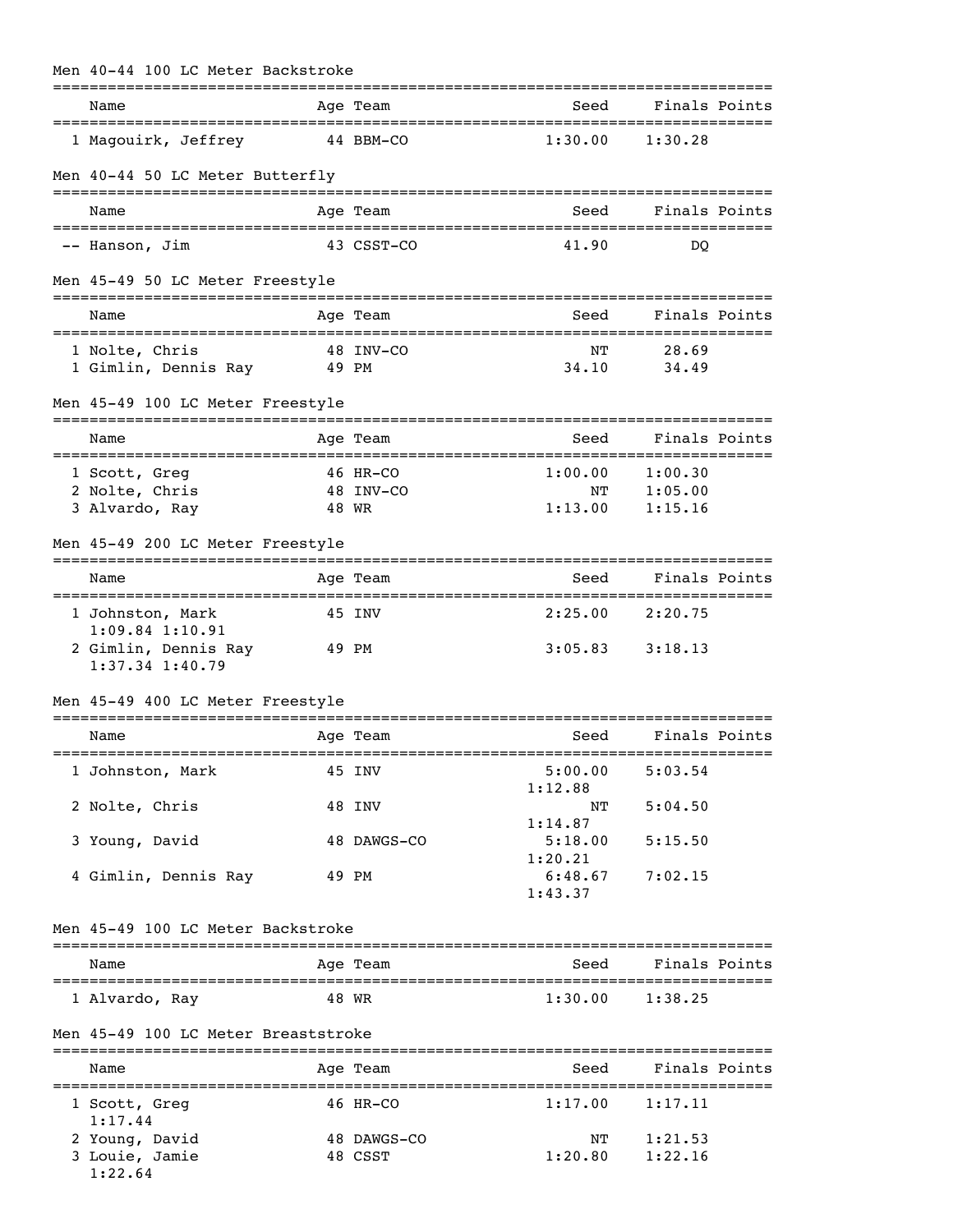|  |  | 4 Alvardo, |  | Ray |  |
|--|--|------------|--|-----|--|
|--|--|------------|--|-----|--|

Men 45-49 200 LC Meter Breaststroke =============================================================================== Name Team Age Team Seed Finals Points =============================================================================== 1 Scott, Greg 46 HR-CO 2:50.00 2:47.99 1:19.26 1:28.73 2 Young, David 48 DAWGS-CO 2:55.00 2:54.13 1:21.62 1:32.51 3 Louie, Jamie 48 CSST 2:58.00 3:00.58 1:25.98 1:34.60 Men 45-49 50 LC Meter Butterfly =============================================================================== Name Age Team Seed Finals Points

=============================================================================== 1 Gimlin, Dennis Ray 49 PM 45.74 46.69

## Men 45-49 200 LC Meter IM

| Name                                        | Age Team  | Seed    | Finals Points |
|---------------------------------------------|-----------|---------|---------------|
| 1 Johnston, Mark<br>$1:17.46$ $1:24.78$     | 45 INV    | 2:50.00 | 2:42.24       |
| 2 Louie, Jamie<br>$1:18.55$ $1:25.72$       | 48 CSST   | 2:41.50 | 2:44.27       |
| 3 Nolte, Chris<br>$1:20.64$ $1:28.82$       | 48 INV-CO | NТ      | 2:49.46       |
| 4 Gimlin, Dennis Ray<br>$1:57.50$ $1:50.92$ | 49 PM     | 3:32.46 | 3:48.42       |

## Men 55-59 100 LC Meter Freestyle

| Name            | Age Team | Seed    | Finals Points |
|-----------------|----------|---------|---------------|
|                 |          |         |               |
| Townsend, Cecil | 58 PM    | 1:14.20 | 1:17.01       |

## Men 55-59 200 LC Meter Freestyle

| Name                                     | Age Team | Seed    | Finals Points |
|------------------------------------------|----------|---------|---------------|
| 1 Townsend, Cecil<br>$1:25.02$ $1:27.33$ | 58 PM    | 2:43.40 | 2:52.35       |

#### Men 55-59 400 LC Meter Freestyle

| Name              |       | Age Team | Seed               | Finals Points |
|-------------------|-------|----------|--------------------|---------------|
| 1 Townsend, Cecil | 58 PM |          | 6:01.80<br>1:29.44 | 6:05.26       |

#### Men 55-59 100 LC Meter Backstroke

| Name              | Age Team | Seed    | Finals Points |
|-------------------|----------|---------|---------------|
| 1 Townsend, Cecil | 58 PM    | 1:30.80 | 1:35.14       |

Men 55-59 200 LC Meter Backstroke

| Name            | Age Team | Seed    | Finals Points |
|-----------------|----------|---------|---------------|
| Townsend, Cecil | 58 PM    | 3:08.40 | 3:24.70       |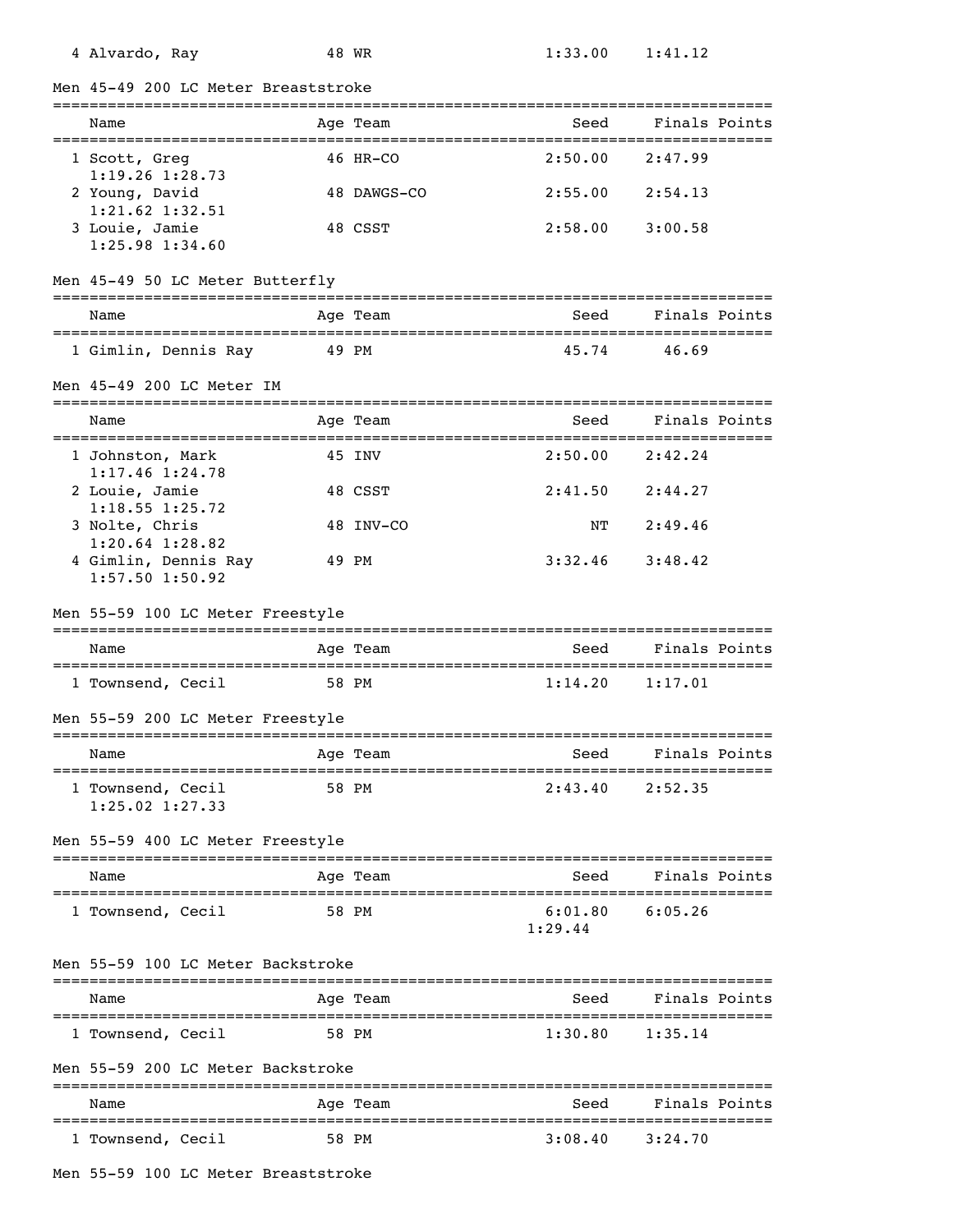| Name                                                                                  |  | Age Team                        | Seed                                  | Finals Points |         |  |  |  |
|---------------------------------------------------------------------------------------|--|---------------------------------|---------------------------------------|---------------|---------|--|--|--|
| 1 Carney, Kent                                                                        |  | 58 EVER                         | 1:35.00                               | 1:30.35       |         |  |  |  |
| Men 55-59 50 LC Meter Butterfly                                                       |  |                                 |                                       |               |         |  |  |  |
| Name                                                                                  |  | Age Team                        | Seed                                  | Finals Points |         |  |  |  |
| 1 Carney, Kent                                                                        |  | 58 EVER                         | 36.00                                 | 36.37         |         |  |  |  |
| Men 55-59 200 LC Meter IM                                                             |  |                                 |                                       |               |         |  |  |  |
| Name                                                                                  |  | Age Team                        | Seed                                  | Finals Points |         |  |  |  |
| 1 Carney, Kent<br>1:28.38 1:38.08                                                     |  | 58 EVER                         | 3:05.00                               | 3:06.46       |         |  |  |  |
| Men 60-64 400 LC Meter Freestyle                                                      |  |                                 |                                       |               |         |  |  |  |
| Name                                                                                  |  | Age Team<br>=================== | Seed<br>============================= | Finals Points |         |  |  |  |
| 1 Dyck, Mel                                                                           |  | 64 SNM-CO                       | NΤ<br>1:37.07                         | 6:14.87       |         |  |  |  |
| Men 60-64 50 LC Meter Breaststroke                                                    |  |                                 |                                       |               |         |  |  |  |
| Name                                                                                  |  | Age Team                        | Seed                                  | Finals Points |         |  |  |  |
| 1 Dyck, Mel                                                                           |  | 64 SNM-CO                       | NΤ                                    | 41.67         |         |  |  |  |
| Men 60-64 100 LC Meter Breaststroke                                                   |  |                                 |                                       |               |         |  |  |  |
| Name                                                                                  |  | Age Team                        | Seed                                  | Finals Points |         |  |  |  |
| 1 Dyck, Mel                                                                           |  | 64 SNM-CO                       | NΤ                                    | 1:33.49       |         |  |  |  |
| Men 60-64 200 LC Meter Breaststroke<br>------------------------<br>------------------ |  |                                 |                                       |               |         |  |  |  |
| Name                                                                                  |  | Age Team                        | Seed                                  | Finals Points |         |  |  |  |
| 1 Dyck, Mel<br>$1:39.09$ $1:43.97$                                                    |  | 64 SNM-CO                       | NΤ                                    | 3:23.06       |         |  |  |  |
| Men 65-69 50 LC Meter Freestyle                                                       |  |                                 |                                       |               |         |  |  |  |
| Name                                                                                  |  | Age Team                        | Seed                                  | Finals Points |         |  |  |  |
| 1 Plummer, Mark                                                                       |  | 69 INV-CO                       | 37.77                                 | 38.55         |         |  |  |  |
| Men 65-69 100 LC Meter Freestyle                                                      |  |                                 |                                       |               |         |  |  |  |
| Name                                                                                  |  | Age Team                        | Seed                                  | Finals Points |         |  |  |  |
| 1 Plummer, Mark                                                                       |  | 69 INV-CO                       | 1:33.29                               | 1:30.27       |         |  |  |  |
| Men 65-69 200 LC Meter Freestyle                                                      |  |                                 |                                       |               |         |  |  |  |
| Name                                                                                  |  | Age Team                        | Seed                                  | Finals Points |         |  |  |  |
| 1 Plummer, Mark<br>$1:47.42$ $1:56.17$                                                |  | 69 INV-CO                       | 3:31.50                               | 3:43.59       | ======= |  |  |  |

===============================================================================